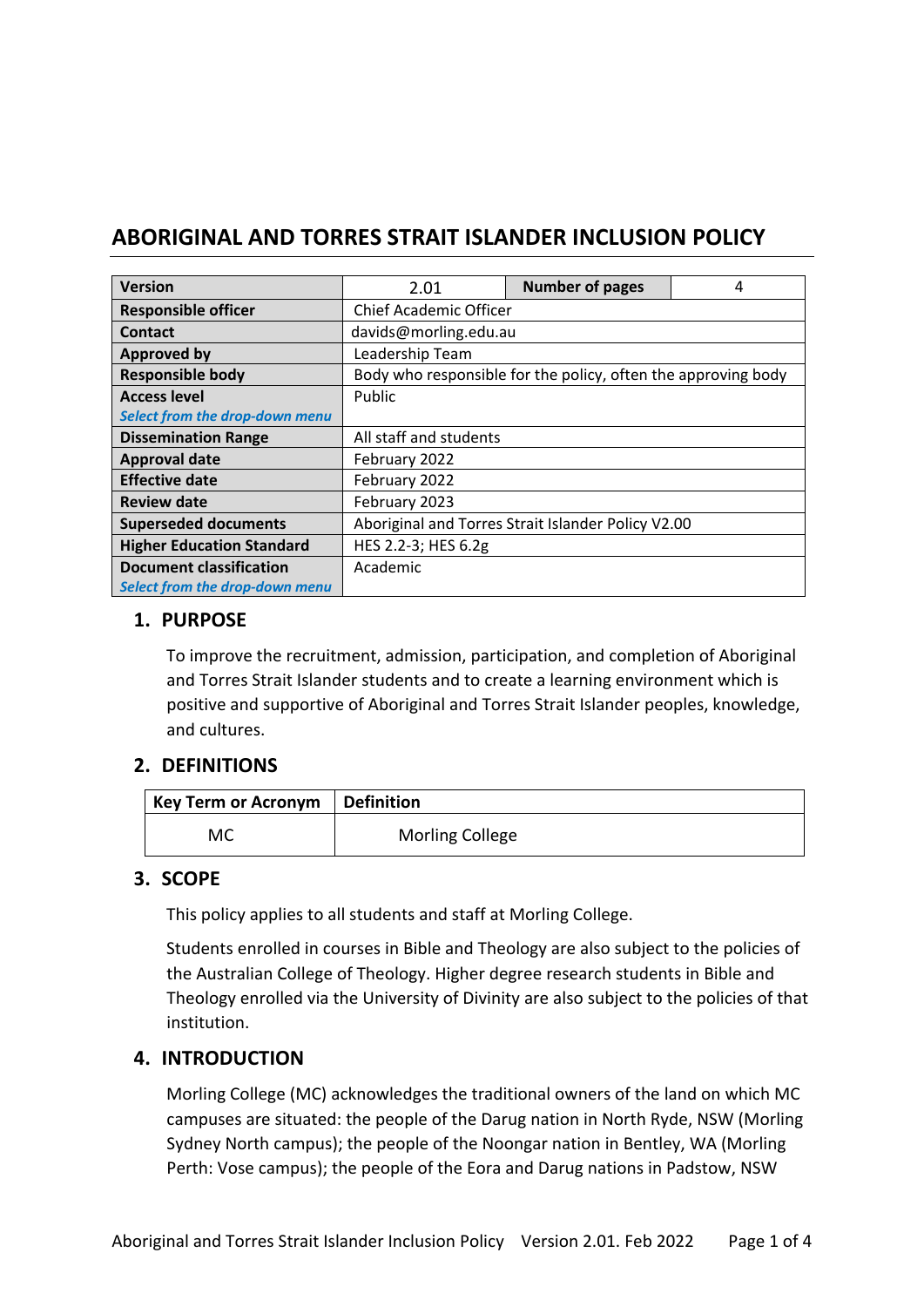(Morling South campus), Sydney; the people of the Wiradjuri nation in Orange, NSW (Morling NSW Central West: Orange hub).

This policy is based on the recognition of the unique place of Aboriginal and Torres Strait Islanders as First Nations peoples in the multi-ethnic, multicultural context of today's Australian society. Unlike other ethnic and cultural groups, they are not part of modern Australia by their own free choice as the First Nations peoples of Australia they have suffered the genocidal effects of British colonisation. We recognise that this reality is the primary historical cause of many of the unique issues faced by the First Nations peoples of Australia today.

We also recognise that First Nations community life and identity was further disrupted by the exclusion of First Nations peoples for more than two centuries from the decision-making processes of Australian society, during which time they were subjected to official policies that were frequently unjust and oppressive in their effects. We further recognise that Christian individuals and institutions were frequently willing agents in the implementation of these policies.

We also recognise that, primarily because of differences in culture and different experiences of colonisation, there is wide diversity among the Aboriginal communities. We further recognise that Torres Strait Islanders have an identity that is distinct from that of Aboriginal communities. In the light of these historical realities, we recognise that we have a responsibility to take measures to promote justice and reconciliation between First Nations communities and other Australians through the programs we offer.

### **5. POLICY**

Morling College is committed to creating an inclusive and culturally safe environment for all staff and students. Acknowledging and respecting First Nations peoples and designing curriculum and community which seek to positively address the experience of ongoing injustice experienced by First Nations peoples are important aspects of this policy.

Morling College is committed to enhancing the recruitment, admission, participation, and completion of Aboriginal and Torres Strait Islander students.

Specific consideration will also be given to including issues relating to First Nations peoples experience and perspectives in the curriculum taught at MC.

An Indigenous Advisory Panel will be consulted in reviewing policies, practices, and curriculum to assist MC in realising these commitments.

#### **6. PRINCIPLES**

#### 6.1 Indigenous Advisory Panel

The Indigenous Advisory Panel will be established according to its Terms of Reference and will advise MC on matters of student services and curriculum (including course development and course review processes). It will also advise on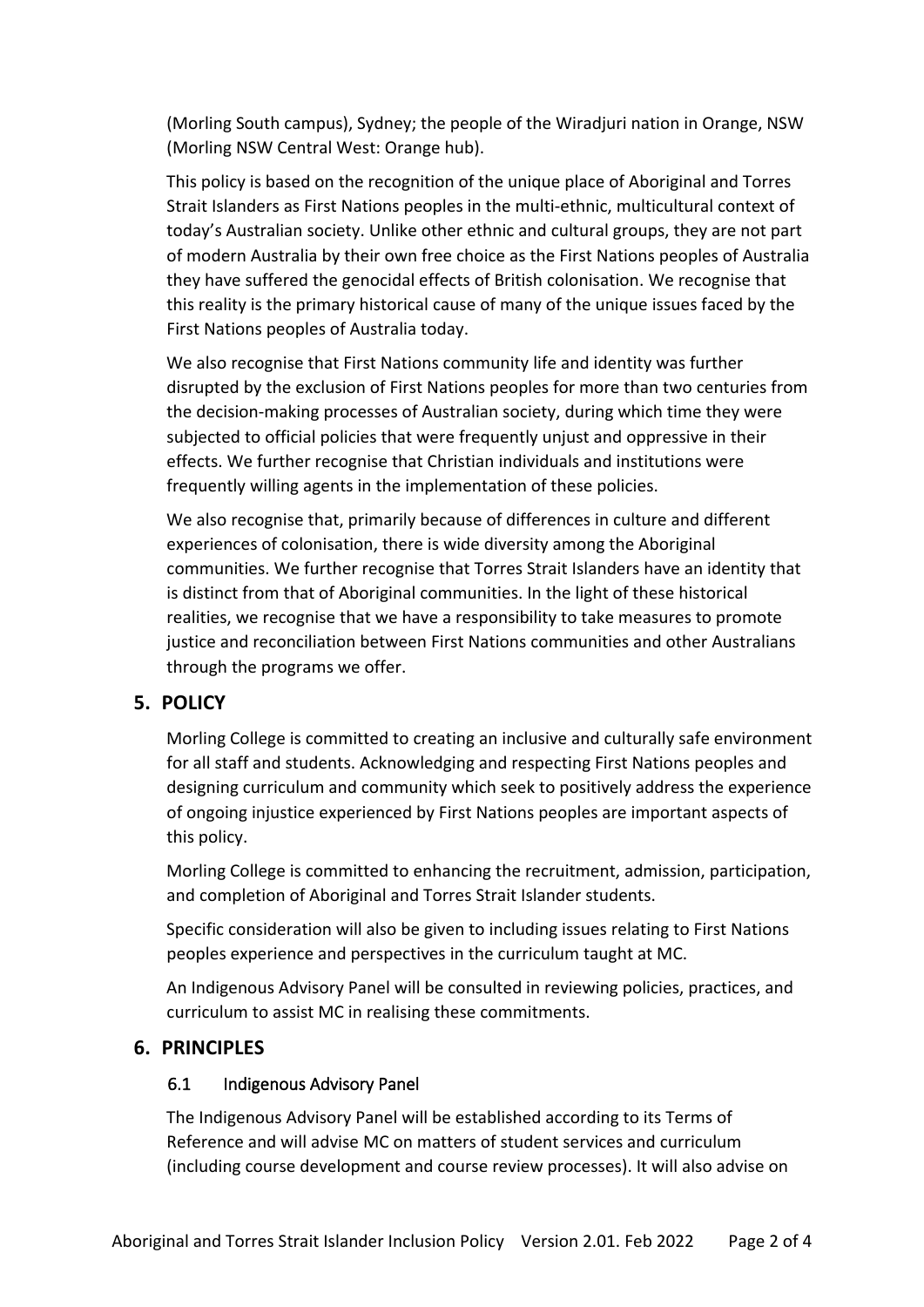policies and practices with a view to increasing the recruitment, admission, participation, and completion of Aboriginals and Torres Strait Islander students and providing a positive student experience at MC.

### **6.2 Welcome to Country/**Acknowledgement **of Country**

A Welcome to Country ceremony is to be undertaken ONLY by a local Traditional Custodian, locally recognised Traditional Community spokesperson or locally recognised cultural service provider. The Welcome to Country occurs at the beginning of an event and is usually the first item on the program's agenda. The local Traditional Custodian will choose what words they use and the Welcome can be conducted through speech, song, ceremony or a combination of these. When a Welcome to Country ceremony is performed the MC will pay for this cultural service.

An Acknowledgement of Country demonstrates respect for the local Traditional Community and land. It can be performed by a First Nations person not from the local area and non-Indigenous people and can be performed in less formal proceedings.

A Welcome to Country or an Acknowledgement of Country is to be included as part of the opening proceedings of formal Morling events such as graduation ceremonies, chapel services, conferences and the Community Week that is held at the commencement of a new academic year.

## 6.3 Cultural Awareness Training for Staff

All staff will undergo timely and appropriate Aboriginal and Torres Strait Islander cultural competency training. While all staff need to be culturally aware, staff in student services and teaching roles will generally need higher levels of cultural competence.

### 6.4 Curriculum

Consideration of including First Nations related curriculum will be a part of all course development and course review processes. Review processes will include input from the Indigenous Advisory Panel.

### 6.5 Scholarships

MC offers an array of scholarships each year which are promoted on the College's website and in our networks to new and continuing students. Aboriginal and Torres Strait Islander students are eligible to apply for scholarships. Applicants who identify as being Aboriginal and Torres Strait Islander persons will be given preference for scholarship funding in accordance with Morling College's and the Baptist Association of NSW and ACT's strategic goals and GEN1K vision. Scholarship funding can be used to cover course fees, on-campus accommodation or other relevant study or living expenses.

# **7. RECRUITMENT, ADMISSIONS, PARTICIPATION, AND COMPLETION OF ABORIGINAL AND TORRES STRAIT ISLANDER STUDENTS**